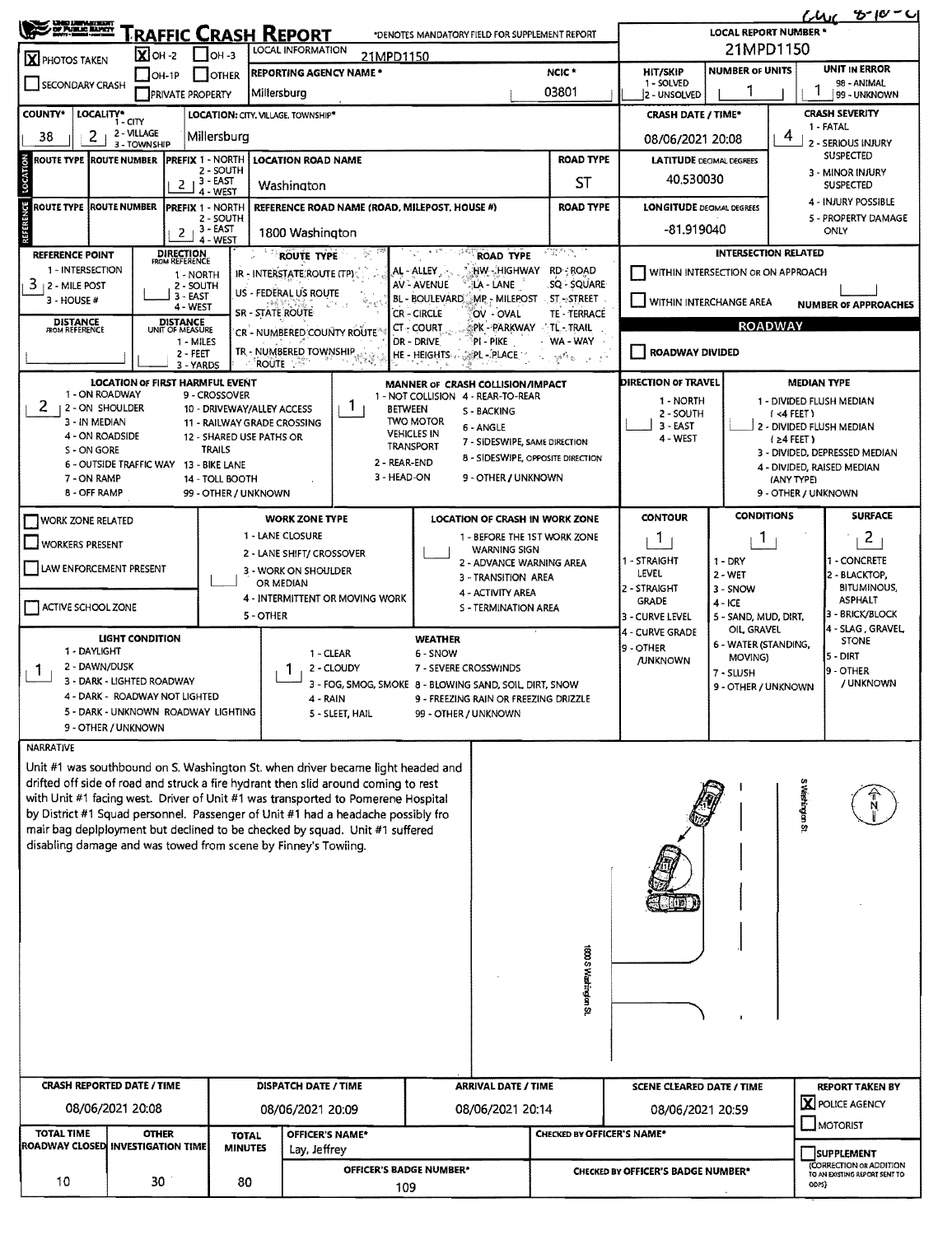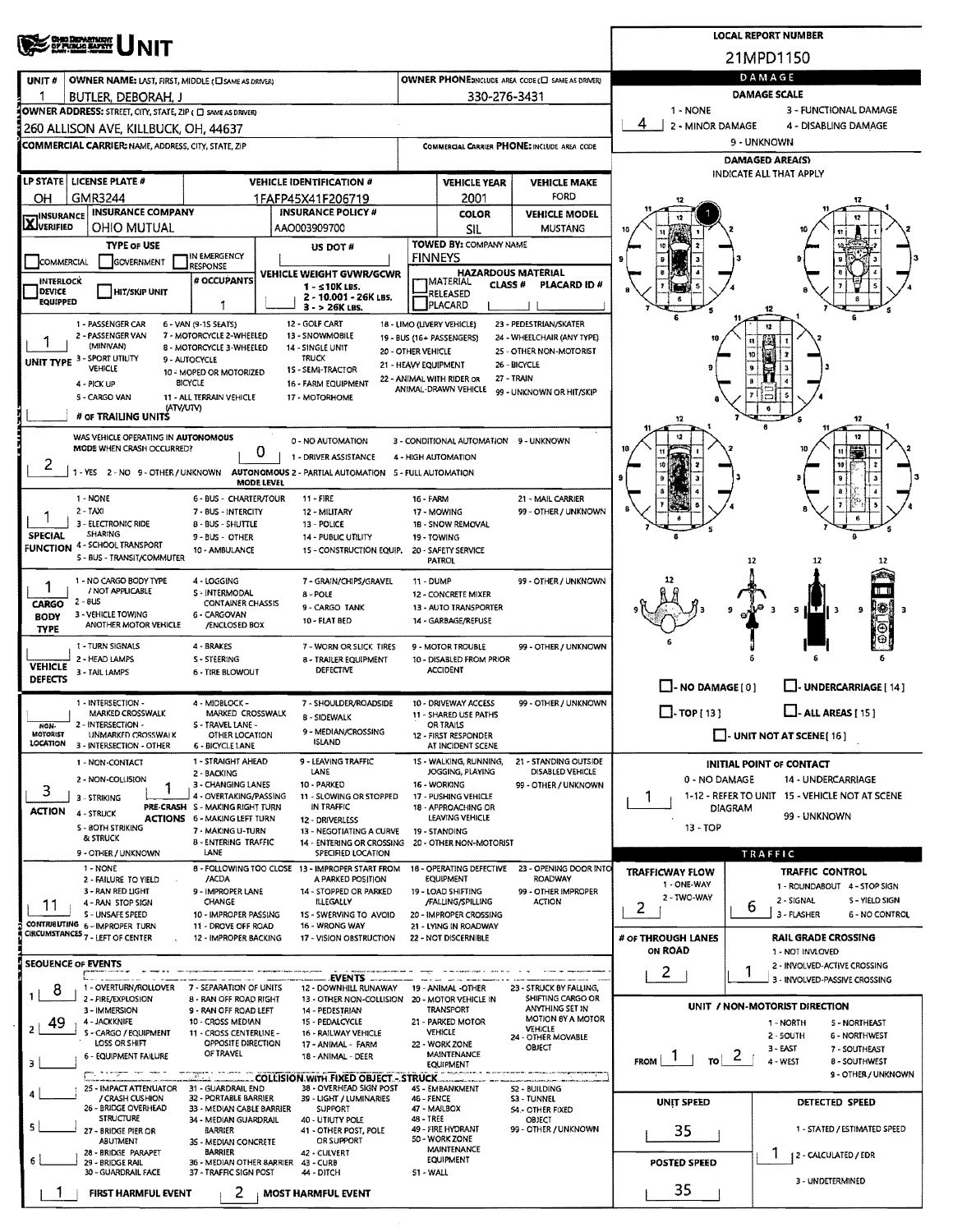|                                                                                                                                                                                                                                                                                                                                                     | <b>WE EXECTED MOTORIST / NON-MOTORIST</b>                                                                                                                                                                                      |                                                                  |                                                      |                                                        |                          |                                                                                 |                                                                         | <b>LOCAL REPORT NUMBER</b><br>21MPD1150 |                                                                              |                     |                        |                                                                   |                               |  |
|-----------------------------------------------------------------------------------------------------------------------------------------------------------------------------------------------------------------------------------------------------------------------------------------------------------------------------------------------------|--------------------------------------------------------------------------------------------------------------------------------------------------------------------------------------------------------------------------------|------------------------------------------------------------------|------------------------------------------------------|--------------------------------------------------------|--------------------------|---------------------------------------------------------------------------------|-------------------------------------------------------------------------|-----------------------------------------|------------------------------------------------------------------------------|---------------------|------------------------|-------------------------------------------------------------------|-------------------------------|--|
| UNIT#                                                                                                                                                                                                                                                                                                                                               | NAME: LAST, FIRST, MIDDLE                                                                                                                                                                                                      |                                                                  |                                                      |                                                        |                          |                                                                                 |                                                                         | DATE OF BIRTH                           |                                                                              | AGE                 | <b>GENDER</b>          |                                                                   |                               |  |
|                                                                                                                                                                                                                                                                                                                                                     | BUTLER, HAROLD, W                                                                                                                                                                                                              |                                                                  |                                                      |                                                        |                          |                                                                                 |                                                                         |                                         | 03/10/1950                                                                   |                     |                        |                                                                   | м                             |  |
|                                                                                                                                                                                                                                                                                                                                                     | <b>ADDRESS: STREET, CITY, STATE, ZIP</b>                                                                                                                                                                                       |                                                                  |                                                      |                                                        |                          |                                                                                 |                                                                         |                                         | <b>CONTACT PHONE - INCLUDE AREA CODE</b>                                     |                     |                        |                                                                   |                               |  |
|                                                                                                                                                                                                                                                                                                                                                     |                                                                                                                                                                                                                                | 260 ALLISON AVE, KILLBUCK, OH, 44637                             |                                                      |                                                        |                          |                                                                                 |                                                                         | 330-276-3431                            |                                                                              |                     |                        |                                                                   | <b>TRAPPED</b>                |  |
| <b>INJURIES INJURED</b>                                                                                                                                                                                                                                                                                                                             | TAKEN<br>BY                                                                                                                                                                                                                    | <b>EMS AGENCY (NAME)</b><br><b>HOLMES DISTRICT 1</b>             |                                                      | INJURED TAKEN TO: MEDICAL FACILITY (NAME, CITY)        |                          | <b>SAFETY EQUIPMENT</b><br><b>USED</b>                                          | <b>SEATING</b><br><b>DOT-COMPLIANT</b><br>POSITION<br><b>IMC HELMET</b> |                                         |                                                                              |                     | AIR BAG USAGE          | <b>EJECTION</b>                                                   |                               |  |
| 4                                                                                                                                                                                                                                                                                                                                                   | $+2$<br>OL STATE OPERATOR LICENSE NUMBER                                                                                                                                                                                       |                                                                  |                                                      | POMERENE HOSPITAL<br><b>OFFENSE CHARGED</b>            | 4<br>OFFENSE DESCRIPTION | 1                                                                               |                                                                         |                                         | 2<br>1<br><b>CITATION NUMBER</b>                                             |                     | 1                      |                                                                   |                               |  |
| OН                                                                                                                                                                                                                                                                                                                                                  | RG120540                                                                                                                                                                                                                       |                                                                  |                                                      |                                                        |                          |                                                                                 |                                                                         |                                         |                                                                              |                     |                        |                                                                   |                               |  |
| OL CLASS                                                                                                                                                                                                                                                                                                                                            | <b>ENDORSEMENT</b><br><b>RESTRICTION SELECT UP TO 3</b><br><b>DRIVER</b>                                                                                                                                                       |                                                                  |                                                      | ALCOHOL / DRUG SUSPECTED                               | <b>CONDITION</b>         | <b>ALCOHOL TEST</b>                                                             |                                                                         |                                         |                                                                              | <b>DRUG TEST(S)</b> |                        |                                                                   |                               |  |
|                                                                                                                                                                                                                                                                                                                                                     |                                                                                                                                                                                                                                |                                                                  |                                                      | <b>DISTRACTED</b>   ALCOHOL                            | MARUUANA                 |                                                                                 | <b>STATUS</b>                                                           | <b>TYPE</b>                             | <b>VALUE</b>                                                                 | STATUS              | <b>TYPE</b>            |                                                                   | <b>RESULTS SELECT UP TO 4</b> |  |
| 4                                                                                                                                                                                                                                                                                                                                                   | BY<br>3<br><b>NAME: LAST, FIRST, MIDDLE</b>                                                                                                                                                                                    |                                                                  |                                                      | <b>OTHER DRUG</b>                                      | 4                        |                                                                                 |                                                                         |                                         | 1                                                                            |                     |                        |                                                                   |                               |  |
| UNIT #                                                                                                                                                                                                                                                                                                                                              |                                                                                                                                                                                                                                |                                                                  |                                                      |                                                        |                          |                                                                                 |                                                                         |                                         | DATE OF BIRTH                                                                |                     |                        | AGE                                                               | <b>GENDER</b>                 |  |
|                                                                                                                                                                                                                                                                                                                                                     | <b>ADDRESS: STREET, CITY, STATE, ZIP</b>                                                                                                                                                                                       |                                                                  |                                                      |                                                        |                          |                                                                                 |                                                                         |                                         | <b>CONTACT PHONE - INCLUDE AREA CODE</b>                                     |                     |                        |                                                                   |                               |  |
|                                                                                                                                                                                                                                                                                                                                                     |                                                                                                                                                                                                                                |                                                                  |                                                      |                                                        |                          |                                                                                 |                                                                         |                                         |                                                                              |                     |                        |                                                                   |                               |  |
| INJURIES INJURED                                                                                                                                                                                                                                                                                                                                    |                                                                                                                                                                                                                                | <b>EMS AGENCY (NAME)</b>                                         |                                                      | <b>INJURED TAKEN TO: MEDICAL FACILITY (NAME, CITY)</b> |                          | <b>SAFETY EQUIPMENT</b><br>USED                                                 |                                                                         | DOT-COMPLIANT                           | <b>SEATING</b><br><b>POSITION</b>                                            |                     | AJR BAG USAGE          | <b>EJECTION</b>                                                   | <b>TRAPPED</b>                |  |
| <b>N-NON</b>                                                                                                                                                                                                                                                                                                                                        | TAKEN<br>B٧                                                                                                                                                                                                                    |                                                                  |                                                      |                                                        |                          |                                                                                 | JMC HELMET                                                              |                                         |                                                                              |                     |                        |                                                                   |                               |  |
|                                                                                                                                                                                                                                                                                                                                                     | OL STATE OPERATOR LICENSE NUMBER                                                                                                                                                                                               |                                                                  |                                                      | <b>OFFENSE CHARGED</b>                                 | LOCAL<br>CODE            | <b>OFFENSE DESCRIPTION</b>                                                      |                                                                         |                                         |                                                                              |                     | <b>CITATION NUMBER</b> |                                                                   |                               |  |
|                                                                                                                                                                                                                                                                                                                                                     |                                                                                                                                                                                                                                |                                                                  |                                                      |                                                        |                          |                                                                                 |                                                                         |                                         |                                                                              |                     |                        |                                                                   |                               |  |
| OL CLASS                                                                                                                                                                                                                                                                                                                                            | <b>ENDORSEMENT</b>                                                                                                                                                                                                             | <b>RESTRICTION SELECT UP TO 3</b>                                | <b>DRIVER</b><br><b>DISTRACTED</b>                   | ALCOHOL / DRUG SUSPECTED<br>ALCOHOL                    | MARIJUANA                | <b>CONDITION</b>                                                                | <b>STATUS</b>                                                           | <b>TYPE</b>                             | <b>ALCOHOL TEST</b><br>VALUE                                                 | <b>STATUS</b>       | <b>TYPE</b>            | <b>DRUG TEST(S)</b>                                               | <b>RESULTS SELECT UP TO 4</b> |  |
|                                                                                                                                                                                                                                                                                                                                                     |                                                                                                                                                                                                                                |                                                                  | BY                                                   | OTHER DRUG                                             |                          |                                                                                 |                                                                         |                                         |                                                                              |                     |                        |                                                                   |                               |  |
| UNIT #                                                                                                                                                                                                                                                                                                                                              | <b>NAME: LAST, FIRST, MIDDLE</b>                                                                                                                                                                                               |                                                                  |                                                      |                                                        |                          |                                                                                 |                                                                         |                                         | DATE OF BIRTH                                                                |                     |                        | <b>AGE</b>                                                        | <b>GENDER</b>                 |  |
|                                                                                                                                                                                                                                                                                                                                                     |                                                                                                                                                                                                                                |                                                                  |                                                      |                                                        |                          |                                                                                 |                                                                         |                                         |                                                                              |                     |                        |                                                                   |                               |  |
|                                                                                                                                                                                                                                                                                                                                                     | ADDRESS: STREET, CITY, STATE, ZIP                                                                                                                                                                                              |                                                                  |                                                      |                                                        |                          |                                                                                 |                                                                         |                                         | <b>CONTACT PHONE - INCLUDE AREA CODE</b>                                     |                     |                        |                                                                   |                               |  |
|                                                                                                                                                                                                                                                                                                                                                     |                                                                                                                                                                                                                                |                                                                  |                                                      |                                                        |                          |                                                                                 |                                                                         |                                         |                                                                              |                     |                        |                                                                   |                               |  |
|                                                                                                                                                                                                                                                                                                                                                     |                                                                                                                                                                                                                                |                                                                  |                                                      |                                                        |                          |                                                                                 |                                                                         |                                         |                                                                              |                     |                        |                                                                   |                               |  |
| <b>INJURIES</b>                                                                                                                                                                                                                                                                                                                                     | <b>INJURED</b><br><b>TAKEN</b>                                                                                                                                                                                                 | <b>EMS AGENCY (NAME)</b>                                         |                                                      | INJURED TAKEN TO: MEDICAL FACILITY (NAME CITY)         |                          | <b>SAFETY EQUIPMENT</b><br>lusen                                                |                                                                         | DOT-COMPLIANT                           | <b>SEATING</b><br>POSITION                                                   |                     | AIR BAG USAGE          | <b>EJECTION</b>                                                   |                               |  |
|                                                                                                                                                                                                                                                                                                                                                     | BY<br>OL STATE OPERATOR LICENSE NUMBER                                                                                                                                                                                         |                                                                  |                                                      | <b>OFFENSE CHARGED</b>                                 | LOCAL                    | OFFENSE DESCRIPTION                                                             |                                                                         | <sup>I</sup> MC HELMET                  |                                                                              |                     |                        |                                                                   |                               |  |
|                                                                                                                                                                                                                                                                                                                                                     |                                                                                                                                                                                                                                |                                                                  |                                                      |                                                        | <b>CODE</b>              |                                                                                 |                                                                         |                                         |                                                                              |                     | <b>CITATION NUMBER</b> |                                                                   |                               |  |
| OL CLASS                                                                                                                                                                                                                                                                                                                                            | <b>ENDORSEMENT</b>                                                                                                                                                                                                             | <b>RESTRICTION SELECT UP TO 3</b>                                | <b>DRIVER</b>                                        | ALCOHOL / DRUG SUSPECTED                               |                          | <b>CONDITION</b>                                                                |                                                                         |                                         | <b>ALCOHOL TEST</b>                                                          |                     |                        | <b>DRUG TEST(S)</b>                                               |                               |  |
|                                                                                                                                                                                                                                                                                                                                                     |                                                                                                                                                                                                                                |                                                                  | BY                                                   | DISTRACTED   ALCOHOL                                   | MARIJUANA                |                                                                                 | STATUS TYPE                                                             |                                         | VALUE                                                                        |                     |                        | STATUS TYPE RESULTS SELECT UP TO 4                                |                               |  |
|                                                                                                                                                                                                                                                                                                                                                     |                                                                                                                                                                                                                                |                                                                  |                                                      | OTHER DRUG                                             |                          |                                                                                 |                                                                         |                                         |                                                                              |                     |                        |                                                                   |                               |  |
| 17 FATAL DI PROFI                                                                                                                                                                                                                                                                                                                                   | <b>INJURIES</b>                                                                                                                                                                                                                | <b>SEATING POSITION</b><br>1 - FRONT - LEFT SIDE                 | <b>AIR BAG</b><br>્રોબ - NOT DEPLOYED 'ે હાલ્કે પ્ર' | 1- <sup>1</sup> CLASS A                                | <b>OL CLASS</b>          | OL RESTRICTION(S)<br>1 - ALCOHOL INTERLOCK                                      |                                                                         |                                         | <b>DRIVER DISTRACTION</b><br><b>THE NOT DISTRACTED</b>                       |                     |                        | <b>TEST STATUS</b><br>1 - NONE GIVEN                              |                               |  |
| INJURY                                                                                                                                                                                                                                                                                                                                              |                                                                                                                                                                                                                                | "(MOTORCYCLE DRIVER)<br>2 - FRONT - MIDDLE                       | 2 - DEPLOYED FRONT<br>3 - DEPLOYED SIDE              | 12 - CLASS B                                           |                          | <b>DEVICE</b><br>2 - CDL'INTRASTATE ONLY                                        |                                                                         |                                         | 2 - MANUALLY OPERATING AN<br>ELECTRONIC                                      |                     |                        | 2 - TEST REFUSED<br>3 - TEST GIVEN,                               |                               |  |
| - SUSPECTED MINOR<br><b>INJURY</b>                                                                                                                                                                                                                                                                                                                  |                                                                                                                                                                                                                                | 3 - FRONT - RIGHT SIDE<br>4 - SECOND - LEFT SIDE                 | 4.5 DEPLOYED BOTH<br><b>FRONT/SIDE</b>               | is - CLASS C                                           |                          | 3 - CORRECTIVE LENSES<br>44 - FARM WAIVER                                       |                                                                         |                                         | COMMUNICATION DEVICE.<br>(TEXTING, TYPING,                                   |                     |                        | <b>CONTAMINATED SAMPLE</b><br>/ UNUSABLE                          |                               |  |
| - POSSIBLE INJURY.                                                                                                                                                                                                                                                                                                                                  |                                                                                                                                                                                                                                | (MOTORCYCLE PASSENGER)<br>S. - SECOND. - MIDDLE                  | 5'- NOT APPLICABLE<br>9 - DEPLOYMENT UNKNOWN         | 4'- REGULAR CLASS<br>$(OHO = D)$                       |                          | <b>15 - EXCEPT CLASS A BUS</b><br>16 - EXCEPT CLASS A<br>- & CLASS B BUS-       |                                                                         |                                         | <b>DIALING</b><br>TALKING ON HANDS-FREE<br>COMMUNICATION DEVICE              |                     |                        | 4 - TEST GIVEN,<br>RESULTS KNOWN                                  |                               |  |
| NO APPARENT INJURY                                                                                                                                                                                                                                                                                                                                  |                                                                                                                                                                                                                                | 6-SECOND - RIGHT SIDE<br><b>17 - THIRD - LEFT SIDE.</b>          | <b>EJECTION</b>                                      | 6 - NO VALID OL .                                      | 5 - M/C MOPED ONLY       | 7 - EXCEPT TRACTOR-TRAILER<br>8 - INTERMEDIATE LICENSE                          |                                                                         |                                         | TALKING ON HAND-HELD<br>COMMUNICATION DEVICE                                 |                     |                        | S - TEST GIVEN.<br>RESULTS UNKNOWN                                |                               |  |
|                                                                                                                                                                                                                                                                                                                                                     | <b>INJURIES TAKEN BY</b>                                                                                                                                                                                                       | (MOTORCYCLE SIDE CAR)<br><b>B-THIRD-MIDDLE</b>                   | <b>HE NOT EIECTED</b><br>2 - PARTIALLY EJECTED       |                                                        | <b>OL ENDORSEMENT</b>    | <b>RESTRICTIONS</b><br>LEARNER'S PERMIT                                         |                                                                         |                                         | OTHER ACTIVITY WITH AN<br>ELECTRONIC DEVICE                                  |                     | 1 - NONE               | ALCOHOL TEST TYPE                                                 |                               |  |
|                                                                                                                                                                                                                                                                                                                                                     | <b>/TREATED AT SCENE</b>                                                                                                                                                                                                       | ! 9 - THIRD - RIGHT SIDE<br>10 - SLEEPER SECTION                 | 3 - TOTALLY EJECTED<br>'4 - NOT APPLICABLE           | H - HAZMAT                                             |                          | <b>RESTRICTIONS</b><br>110 - LIMITED TO DAYLIGHT.                               |                                                                         |                                         | 6 - Passenger<br>7 - OTHER DISTRACTION                                       |                     | 2-BLOOD<br>3-URINE     |                                                                   |                               |  |
|                                                                                                                                                                                                                                                                                                                                                     | والمتعادلة                                                                                                                                                                                                                     | <b>OF TRUCK CAB</b><br>11 - PASSENGER IN<br>OTHER ENCLOSED CARGO | <b>TRAPPED</b>                                       | M - MOTORCYCLE                                         |                          | `ONLY®®^`<br>111 - LIMITED TO EMPLOYMENT.                                       |                                                                         |                                         | & Inside the vehicle.<br><b>8 - OTHER DISTRACTION</b><br>OUTSIDE THE VEHICLE |                     | ' 4 - BREATH           |                                                                   |                               |  |
|                                                                                                                                                                                                                                                                                                                                                     | , saidh na sao                                                                                                                                                                                                                 | AREA (NON-TRAILING UNIT,<br>BUS, PICK-UP WITH CAPY               | 1'- NOT TRAPPED<br>2-EXTRICATED BY                   | P - PASSENGER<br>}N ~TANKER ∷.                         |                          | <b>12 - LIMITED - OTHER</b><br>13 - MECHANICAL DEVICES<br>(SPECIAL BRAKES, HAND |                                                                         |                                         | 9 - OTHER / UNKNOWN :                                                        |                     | 5 - OTHER              | <b>DRUG TEST TYPE</b>                                             |                               |  |
|                                                                                                                                                                                                                                                                                                                                                     | <b>SAFETY EQUIPMENT</b>                                                                                                                                                                                                        | 12 - PASSENGER IN<br>UNENCLOSED CARGO AREA                       | <b>MECHANICAL MEANS</b><br>3 - FREED BY              | Q'-MOTOR SCOOTER                                       |                          | CONTROLS, OR OTHER<br><b>ADAPTIVE DEVICES)</b>                                  |                                                                         |                                         | CONDITION<br>I - APPARENTLY NORMAL                                           |                     | 1-NONE.<br>2 BLOOD     |                                                                   |                               |  |
|                                                                                                                                                                                                                                                                                                                                                     |                                                                                                                                                                                                                                | 13 - TRAILING UNIT<br>14 - RIDING ON VEHICLE                     | NON-MECHANICAL MEANS                                 | R - THREE-WHEEL<br><b>MOTORCYCLE</b>                   |                          | - MILITARY VEHICLES ONLY.<br><b>15 - MOTOR VEHICLES</b>                         |                                                                         |                                         | #2 - PHYSICAL IMPAIRMENT<br><b>EMOTIONAL (EG. 1997)</b>                      |                     | 3 - URINE.<br>4-OTHER  |                                                                   |                               |  |
| <b>USED</b>                                                                                                                                                                                                                                                                                                                                         |                                                                                                                                                                                                                                | EXTERIOR<br>(NON-TRAILING UNIT)<br>15 - NON-MOTORIST             |                                                      | S - SCHOOL BUS .<br>T - DOUBLE & TRIPLE                |                          | WITHOUT AIR BRAKES<br>16-OUTSIDE MIRROR<br>:17 - PROSTHETIC AID "               |                                                                         |                                         | DEPRESSED, ANGRY,<br>DISTURBED)<br>$\partial$ .                              |                     |                        | IDRUG TEST RESULT(S)                                              |                               |  |
| <b>USED</b>                                                                                                                                                                                                                                                                                                                                         | $\mathbf{v} = \left\langle v_{\mathrm{eff}} \right\rangle \left\langle \mathbf{u}^{\mathrm{H}}_{\mathrm{eff}} \right\rangle = \left\langle \mathbf{u}^{\mathrm{H}}_{\mathrm{eff}} \right\rangle$<br>S - CHILD RESTRAINT SYSTEM | 99 - OTHER / UNKNOWN                                             |                                                      | <b>TRAILERS</b> <sup>64</sup>                          | X - TANKER / HAZMAT      | 18 - OTHER                                                                      |                                                                         | ◎ 思凶:ILLNESS1                           | 5 - FELL ASLEEP, FAINTED,<br><b>FATIGUED, ETC.</b>                           |                     |                        | <b>1- AMPHETAMINES</b><br><b>2 - BARBITURATES</b>                 |                               |  |
| - FORWARD FACING                                                                                                                                                                                                                                                                                                                                    | 6 - CHILD RESTRAINT SYSTEM                                                                                                                                                                                                     |                                                                  |                                                      |                                                        | <b>大阪 (地)</b>            |                                                                                 |                                                                         |                                         | <b>6: UNDER THE INFLUENCE OF</b><br>°MEDICATIONS / DRUGS /∿                  |                     |                        | <b>13 - BENZODIAZEPINES</b><br>4 - CANNABINOIDS<br>バS - COCAINE 、 |                               |  |
| - REAR FACING                                                                                                                                                                                                                                                                                                                                       |                                                                                                                                                                                                                                |                                                                  |                                                      | F - FEMALE                                             | <b>GENDER</b>            |                                                                                 |                                                                         |                                         | <b>ALCOHOL</b><br>9 - OTHER / UNKNOWN                                        |                     | <i>i</i> 7 - OTHER ႏွ  | 6 - OPIATES / OPIOIDS                                             |                               |  |
|                                                                                                                                                                                                                                                                                                                                                     |                                                                                                                                                                                                                                |                                                                  |                                                      | M - MALE                                               | U - OTHER / UNKNOWN      |                                                                                 |                                                                         |                                         |                                                                              |                     |                        | S - NEGATIVE RESULTS                                              |                               |  |
| (ELBOWS, KNEES, ETC)                                                                                                                                                                                                                                                                                                                                |                                                                                                                                                                                                                                |                                                                  |                                                      |                                                        |                          |                                                                                 |                                                                         |                                         |                                                                              |                     |                        |                                                                   |                               |  |
| 2 - SUSPECTED SERIOUS<br>1 - NOT TRANSPORTED<br>$2 - EMS$<br>3 - POLICE<br>9 – OTHER / UNKNOWN<br>1 - NONE USED,<br>2'- SHOULDER BELT ONLY<br>3 - LAP BELT ONLY USED<br>4 - SHOULDER & LAP BELT<br>7-BOOSTER SEAT<br><b>8- HELMET USED: 4 % ~</b><br>9 - PROTECTIVE PADS USED<br>10 - REFLECTIVE CLOTHING<br>/ BICYCLE ONLY<br>99 - OTHER / UNKNOWN | 11 - LIGHTING - PEDESTRIAN                                                                                                                                                                                                     | 72.,<br>ак                                                       |                                                      |                                                        |                          |                                                                                 |                                                                         |                                         |                                                                              |                     |                        |                                                                   | <b>TRAPPED</b>                |  |

 $\sim$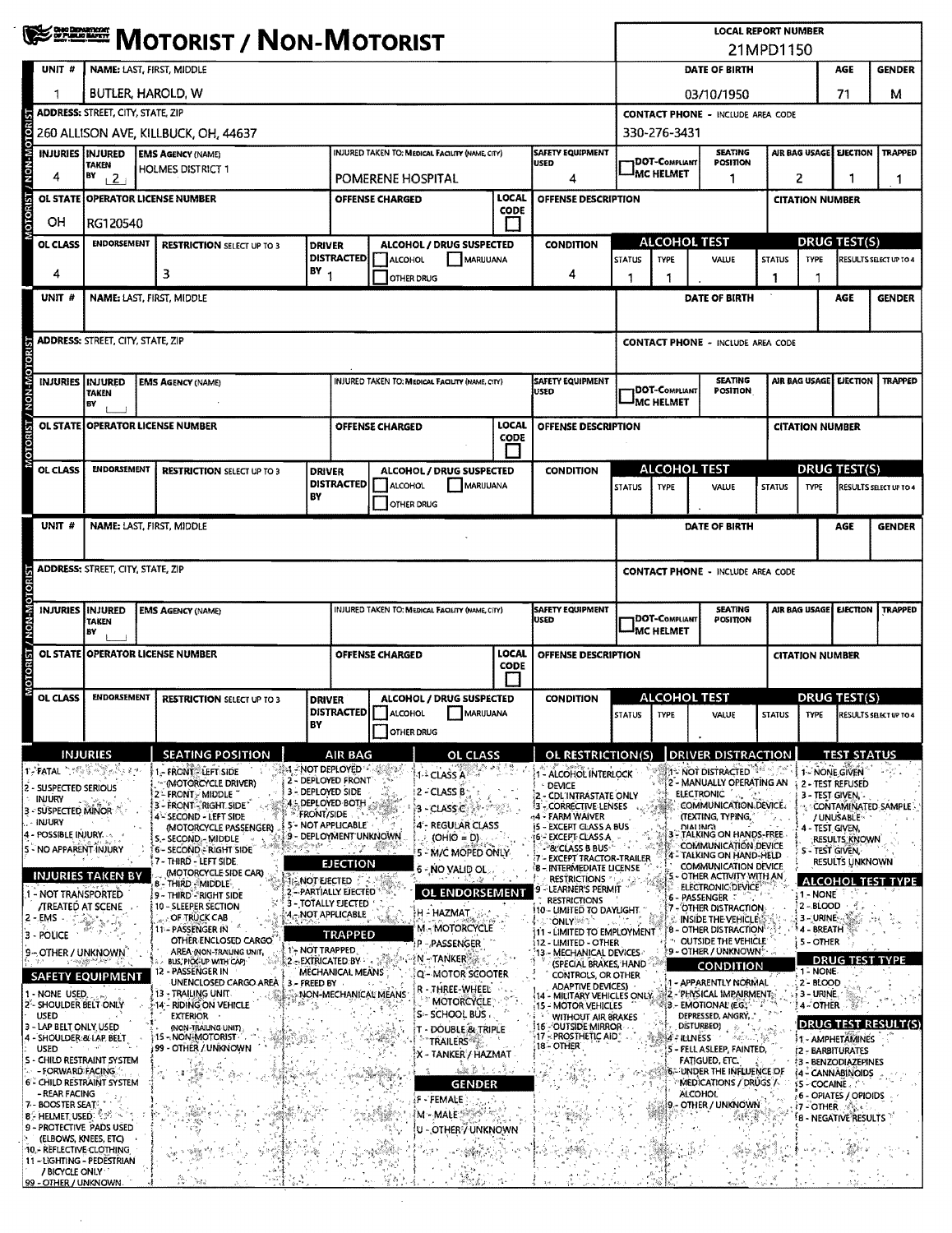|                                                                                                                                                                                                                                                                                                                                               | <b>NITRES ADDENDUM</b>                                                                                                                                                                                                                                                                                                                                                                                                                                                                                                                                                                                                                                                                                                                                                                                                                                  |                                               |                                          |                                                        |                                                                                   |                                                                                                                                                                                                                                                                               |                                                                                                        | <b>LOCAL REPORT NUMBER</b><br>21MPD1150        |                                                                                                                                                         |                                                                                                                                                                           |                 |                |  |  |  |
|-----------------------------------------------------------------------------------------------------------------------------------------------------------------------------------------------------------------------------------------------------------------------------------------------------------------------------------------------|---------------------------------------------------------------------------------------------------------------------------------------------------------------------------------------------------------------------------------------------------------------------------------------------------------------------------------------------------------------------------------------------------------------------------------------------------------------------------------------------------------------------------------------------------------------------------------------------------------------------------------------------------------------------------------------------------------------------------------------------------------------------------------------------------------------------------------------------------------|-----------------------------------------------|------------------------------------------|--------------------------------------------------------|-----------------------------------------------------------------------------------|-------------------------------------------------------------------------------------------------------------------------------------------------------------------------------------------------------------------------------------------------------------------------------|--------------------------------------------------------------------------------------------------------|------------------------------------------------|---------------------------------------------------------------------------------------------------------------------------------------------------------|---------------------------------------------------------------------------------------------------------------------------------------------------------------------------|-----------------|----------------|--|--|--|
|                                                                                                                                                                                                                                                                                                                                               | NAME: LAST, FIRST, MIDDLE<br>UNIT #                                                                                                                                                                                                                                                                                                                                                                                                                                                                                                                                                                                                                                                                                                                                                                                                                     |                                               |                                          |                                                        |                                                                                   |                                                                                                                                                                                                                                                                               |                                                                                                        | DATE OF BIRTH                                  |                                                                                                                                                         | AGE                                                                                                                                                                       | <b>GENDER</b>   |                |  |  |  |
|                                                                                                                                                                                                                                                                                                                                               |                                                                                                                                                                                                                                                                                                                                                                                                                                                                                                                                                                                                                                                                                                                                                                                                                                                         | BUTLER, DEBORAH, J                            |                                          |                                                        |                                                                                   |                                                                                                                                                                                                                                                                               |                                                                                                        |                                                | 03/26/1956                                                                                                                                              |                                                                                                                                                                           |                 |                |  |  |  |
|                                                                                                                                                                                                                                                                                                                                               | <b>ADDRESS: STREET, CITY, STATE, ZIP</b>                                                                                                                                                                                                                                                                                                                                                                                                                                                                                                                                                                                                                                                                                                                                                                                                                |                                               |                                          |                                                        |                                                                                   |                                                                                                                                                                                                                                                                               |                                                                                                        |                                                | 65<br>F<br><b>CONTACT PHONE - INCLUDE AREA CODE</b>                                                                                                     |                                                                                                                                                                           |                 |                |  |  |  |
|                                                                                                                                                                                                                                                                                                                                               |                                                                                                                                                                                                                                                                                                                                                                                                                                                                                                                                                                                                                                                                                                                                                                                                                                                         |                                               | 260 ALLISON AVE, KILLBUCK, OH, 44637     | 330-276-3431                                           |                                                                                   |                                                                                                                                                                                                                                                                               |                                                                                                        |                                                |                                                                                                                                                         |                                                                                                                                                                           |                 |                |  |  |  |
|                                                                                                                                                                                                                                                                                                                                               |                                                                                                                                                                                                                                                                                                                                                                                                                                                                                                                                                                                                                                                                                                                                                                                                                                                         | INJURIES IINJURED<br><b>TAKEN</b>             | <b>EMS AGENCY (NAME)</b>                 |                                                        | INJURED TAKEN TO: MEDICAL FACILITY (NAME, CITY)                                   |                                                                                                                                                                                                                                                                               | SAFETY EQUIPMENT                                                                                       | DOT-COMPLIANT                                  | <b>SEATING</b><br>POSITION                                                                                                                              | AIR BAG USAGE                                                                                                                                                             | <b>EJECTION</b> | <b>TRAPPED</b> |  |  |  |
|                                                                                                                                                                                                                                                                                                                                               | 5.                                                                                                                                                                                                                                                                                                                                                                                                                                                                                                                                                                                                                                                                                                                                                                                                                                                      | В٧<br>i 1                                     |                                          |                                                        |                                                                                   |                                                                                                                                                                                                                                                                               | 4                                                                                                      | <sup>I</sup> MC HELMET                         | 3                                                                                                                                                       | 2                                                                                                                                                                         |                 | 1              |  |  |  |
|                                                                                                                                                                                                                                                                                                                                               | UNIT #                                                                                                                                                                                                                                                                                                                                                                                                                                                                                                                                                                                                                                                                                                                                                                                                                                                  |                                               | NAME: LAST. FIRST. MIDDLE                |                                                        | DATE OF BIRTH                                                                     |                                                                                                                                                                                                                                                                               | AGE                                                                                                    | <b>GENDER</b>                                  |                                                                                                                                                         |                                                                                                                                                                           |                 |                |  |  |  |
|                                                                                                                                                                                                                                                                                                                                               |                                                                                                                                                                                                                                                                                                                                                                                                                                                                                                                                                                                                                                                                                                                                                                                                                                                         |                                               |                                          |                                                        |                                                                                   |                                                                                                                                                                                                                                                                               |                                                                                                        |                                                |                                                                                                                                                         |                                                                                                                                                                           |                 |                |  |  |  |
| <b>DECUPAN</b>                                                                                                                                                                                                                                                                                                                                |                                                                                                                                                                                                                                                                                                                                                                                                                                                                                                                                                                                                                                                                                                                                                                                                                                                         | <b>ADDRESS: STREET, CITY, STATE, ZIP</b>      |                                          |                                                        |                                                                                   |                                                                                                                                                                                                                                                                               |                                                                                                        |                                                | <b>CONTACT PHONE - INCLUDE AREA CODE</b>                                                                                                                |                                                                                                                                                                           |                 |                |  |  |  |
|                                                                                                                                                                                                                                                                                                                                               |                                                                                                                                                                                                                                                                                                                                                                                                                                                                                                                                                                                                                                                                                                                                                                                                                                                         | <b>INJURIES INJURED</b><br><b>TAKEN</b><br>BY | <b>EMS AGENCY (NAME)</b>                 |                                                        | <b>INJURED TAKEN TO: MEDICAL FACILITY (NAME, CITY)</b><br><b>SAFETY EQUIPMENT</b> |                                                                                                                                                                                                                                                                               |                                                                                                        | <b>DOT-COMPLIANT</b><br><sup>J</sup> MC HELMET | <b>SEATING</b><br><b>POSITION</b>                                                                                                                       | AIR BAG USAGE                                                                                                                                                             | <b>EJECTION</b> | <b>TRAPPED</b> |  |  |  |
|                                                                                                                                                                                                                                                                                                                                               | unit #                                                                                                                                                                                                                                                                                                                                                                                                                                                                                                                                                                                                                                                                                                                                                                                                                                                  | NAME: LAST, FIRST, MIDDLE                     |                                          |                                                        |                                                                                   |                                                                                                                                                                                                                                                                               |                                                                                                        |                                                | DATE OF BIRTH                                                                                                                                           |                                                                                                                                                                           |                 |                |  |  |  |
| <b>ARADDIC</b>                                                                                                                                                                                                                                                                                                                                |                                                                                                                                                                                                                                                                                                                                                                                                                                                                                                                                                                                                                                                                                                                                                                                                                                                         |                                               | <b>ADDRESS: STREET, CITY, STATE, ZIP</b> | <b>CONTACT PHONE - INCLUDE AREA CODE</b>               |                                                                                   |                                                                                                                                                                                                                                                                               |                                                                                                        |                                                |                                                                                                                                                         |                                                                                                                                                                           |                 |                |  |  |  |
|                                                                                                                                                                                                                                                                                                                                               | <b>INJURIES INJURED</b><br><b>EMS AGENCY (NAME)</b><br>TAKEN<br>BY                                                                                                                                                                                                                                                                                                                                                                                                                                                                                                                                                                                                                                                                                                                                                                                      |                                               |                                          | <b>INJURED TAKEN TO: MEDICAL FACILITY (NAME, CITY)</b> | <b>SAFETY EQUIPMENT</b>                                                           | DOT-COMPLIANT<br><b>IMC HELMET</b>                                                                                                                                                                                                                                            | <b>SEATING</b><br>POSITION                                                                             | AIR BAG USAGE                                  | <b>EJECTION</b>                                                                                                                                         | <b>TRAPPED</b>                                                                                                                                                            |                 |                |  |  |  |
|                                                                                                                                                                                                                                                                                                                                               | UNIT #                                                                                                                                                                                                                                                                                                                                                                                                                                                                                                                                                                                                                                                                                                                                                                                                                                                  |                                               | NAME: LAST, FIRST, MIDDLE                |                                                        |                                                                                   |                                                                                                                                                                                                                                                                               |                                                                                                        |                                                | <b>DATE OF BIRTH</b>                                                                                                                                    |                                                                                                                                                                           | AGE             | <b>GENDER</b>  |  |  |  |
|                                                                                                                                                                                                                                                                                                                                               |                                                                                                                                                                                                                                                                                                                                                                                                                                                                                                                                                                                                                                                                                                                                                                                                                                                         |                                               | <b>ADDRESS: STREET, CITY, STATE, ZIP</b> | <b>CONTACT PHONE - INCLUDE AREA CODE</b>               |                                                                                   |                                                                                                                                                                                                                                                                               |                                                                                                        |                                                |                                                                                                                                                         |                                                                                                                                                                           |                 |                |  |  |  |
| <b>DECUPAN</b>                                                                                                                                                                                                                                                                                                                                |                                                                                                                                                                                                                                                                                                                                                                                                                                                                                                                                                                                                                                                                                                                                                                                                                                                         |                                               |                                          |                                                        |                                                                                   |                                                                                                                                                                                                                                                                               |                                                                                                        |                                                |                                                                                                                                                         |                                                                                                                                                                           |                 |                |  |  |  |
|                                                                                                                                                                                                                                                                                                                                               |                                                                                                                                                                                                                                                                                                                                                                                                                                                                                                                                                                                                                                                                                                                                                                                                                                                         | INJURIES   INJURED<br><b>TAKEN</b><br>BY      | <b>EMS AGENCY (NAME)</b>                 |                                                        | INJURED TAKEN TO: MEDICAL FACIUTY (NAME, CITY)                                    |                                                                                                                                                                                                                                                                               | <b>SAFETY EQUIPMENT</b>                                                                                | <b>1DOT-COMPLIANT</b><br><b>IMC HELMET</b>     | <b>SEATING</b><br>POSITION                                                                                                                              | AIR BAG USAGE                                                                                                                                                             | <b>EJECTION</b> | <b>TRAPPED</b> |  |  |  |
|                                                                                                                                                                                                                                                                                                                                               |                                                                                                                                                                                                                                                                                                                                                                                                                                                                                                                                                                                                                                                                                                                                                                                                                                                         |                                               | <b>INJURIES</b>                          |                                                        | <b>SAFETY EQUIPMENT USED</b>                                                      |                                                                                                                                                                                                                                                                               | <b>SEATING POSITION</b>                                                                                |                                                |                                                                                                                                                         | <b>AIR BAG USAGE</b>                                                                                                                                                      |                 |                |  |  |  |
|                                                                                                                                                                                                                                                                                                                                               | d' - FRONT - LEFT SIDE<br>1-NONE USED-<br>$\mathcal{A} = \textbf{FATA} \cup \{ \mathcal{B} \} \cup \{ \mathcal{B} \} \cup \{ \mathcal{B} \} \cup \{ \mathcal{B} \}$<br>VEHICLE OCCUPANT<br>(MOTORCYCLE DRIVER)<br>2 - SUSPECTED SERIOUS INJURY<br>2 FRONT - MIDDLE<br>2 - SHOULDER BELT ONLY USED<br>3 - SUSPECTED MINOR INJURY.<br>$3 - FROM = RIGHTSIDE$<br>3 <sup>3</sup> LAP BELT ONLY USED<br>4 POSSIBLE INJURY<br>4 - SECOND - LEFT SIDE<br>4 - SHOULDER & LAP BELT USED<br>(MOTORCYCLE PASSENGER)<br>5 - NO APPARENT INJURY<br><b>5 - SECOND - MIDDLE</b><br>5 CHILD RESTRAINT SYSTEM -<br>DAS GREG<br>6'- SECOND - RIGHT SIDE<br><b>INJURED TAKEN BY</b><br>FORWARD FACING.<br>$1.7-$ third $\sim$ left side $\sim$<br><b>6 CHILD RESTRAINT SYSTEM -</b><br>$\mathbb{R}$ - Not transported $\mathcal{F}$ , $\mathbb{R}$ -<br><b>REAR FACING</b> |                                               |                                          |                                                        |                                                                                   |                                                                                                                                                                                                                                                                               | (MOTORCYCLE SIDE CAR)                                                                                  |                                                |                                                                                                                                                         | 1 - NOT DEPLOYED:<br>2'- DEPLOYED FRONT-<br>3-DERLOYED SIDE<br>4 - DEPLOYED BOTH<br><b>FRONT/SIDE</b><br>5 - NOT APPLICABLE<br>9 - DEPLOYMENT UNKNOWN.<br><b>EJECTION</b> |                 |                |  |  |  |
| <b>TREATED AT SCENE</b><br>2: EMS いながれ …… マー漁 しっと<br>7 BOOSTER SEAT.<br>3 - POLICE<br>8 - HELMET USED<br>9-PROTECTIVE PADS USED.<br>9 - OTHER / UNKNOWN<br>(Elbows, Knees, ETC)<br>10 - REFLECTIVE CLOTHING.<br><b>GENDER</b><br>11 - LIGHTING - PEDESTRIAN <sup>®</sup><br>'F - FEMALE<br><sub>深い</sub> / BICYCLE ONLY 数<br>M - MALE ANGLORY |                                                                                                                                                                                                                                                                                                                                                                                                                                                                                                                                                                                                                                                                                                                                                                                                                                                         |                                               |                                          |                                                        |                                                                                   | 8-THIRD - MIDDLE<br>9 - THIRD - RIGHT SIDE<br>10 - SLEEPER SECTION OF TRUCK CAB<br><b>F11- PASSENGER IN OTHER ENCLOSED</b><br>CARGO AREA (NON-TRAILING UNIT<br>SUCH AS A BUS, PICK-UP WITH CAP).<br>12 = PASSENGER IN UNENCLOSED<br>CARGO AREA<br>$13$ - Trailing unit $\sim$ |                                                                                                        |                                                | 1 - NOT EJECTED<br>2 - PARTIALLY EJECTED<br><b>3 - TOTALLY EJECTED.</b><br>4 - NOT APPLICABLE<br><b>TRAPPED</b><br>1 - NOT TRAPPED<br>2 - EXTRICATED BY |                                                                                                                                                                           |                 |                |  |  |  |
|                                                                                                                                                                                                                                                                                                                                               |                                                                                                                                                                                                                                                                                                                                                                                                                                                                                                                                                                                                                                                                                                                                                                                                                                                         | U - OTHER / UNKNOWN                           |                                          |                                                        | 99. OTHER / UNKNOWN                                                               |                                                                                                                                                                                                                                                                               | 14 - RIDING ON VEHICLE EXTERIOR.<br>'(NON-TRAILING UNIT)<br>15° NON-MOTORIST  <br>99 - OTHER / UNKNOWN |                                                | $3 - FREED$ $BY$                                                                                                                                        | MECHANICAL MEANS.<br>NON-MECHANICAL MEANS                                                                                                                                 |                 |                |  |  |  |
|                                                                                                                                                                                                                                                                                                                                               |                                                                                                                                                                                                                                                                                                                                                                                                                                                                                                                                                                                                                                                                                                                                                                                                                                                         | NAME: LAST, FIRST, MIDDLE                     |                                          |                                                        |                                                                                   |                                                                                                                                                                                                                                                                               |                                                                                                        |                                                | DATE OF BIRTH                                                                                                                                           |                                                                                                                                                                           | AGE             | <b>GENDER</b>  |  |  |  |
| MLM                                                                                                                                                                                                                                                                                                                                           |                                                                                                                                                                                                                                                                                                                                                                                                                                                                                                                                                                                                                                                                                                                                                                                                                                                         |                                               | <b>ADDRESS: STREET, CITY, STATE, ZIP</b> |                                                        |                                                                                   |                                                                                                                                                                                                                                                                               |                                                                                                        | <b>CONTACT PHONE - INCLUDE AREA CODE</b>       |                                                                                                                                                         |                                                                                                                                                                           |                 |                |  |  |  |
|                                                                                                                                                                                                                                                                                                                                               |                                                                                                                                                                                                                                                                                                                                                                                                                                                                                                                                                                                                                                                                                                                                                                                                                                                         | NAME: LAST, FIRST, MIDDLE                     |                                          |                                                        |                                                                                   |                                                                                                                                                                                                                                                                               |                                                                                                        |                                                | DATE OF BIRTH                                                                                                                                           |                                                                                                                                                                           | AGE             | <b>GENDER</b>  |  |  |  |
|                                                                                                                                                                                                                                                                                                                                               | <b>ADDRESS: STREET, CITY, STATE, ZIP</b>                                                                                                                                                                                                                                                                                                                                                                                                                                                                                                                                                                                                                                                                                                                                                                                                                |                                               |                                          |                                                        |                                                                                   |                                                                                                                                                                                                                                                                               |                                                                                                        | <b>CONTACT PHONE - INCLUDE AREA CODE</b>       |                                                                                                                                                         |                                                                                                                                                                           |                 |                |  |  |  |
|                                                                                                                                                                                                                                                                                                                                               | NAME: LAST, FIRST, MIDDLE                                                                                                                                                                                                                                                                                                                                                                                                                                                                                                                                                                                                                                                                                                                                                                                                                               |                                               |                                          |                                                        |                                                                                   |                                                                                                                                                                                                                                                                               |                                                                                                        | DATE OF BIRTH                                  |                                                                                                                                                         | <b>AGE</b>                                                                                                                                                                | <b>GENDER</b>   |                |  |  |  |
| <b>MINE</b>                                                                                                                                                                                                                                                                                                                                   | <b>ADDRESS: STREET, CITY, STATE, ZIP</b>                                                                                                                                                                                                                                                                                                                                                                                                                                                                                                                                                                                                                                                                                                                                                                                                                |                                               |                                          |                                                        |                                                                                   |                                                                                                                                                                                                                                                                               |                                                                                                        | <b>CONTACT PHONE - INCLUDE AREA CODE</b>       |                                                                                                                                                         |                                                                                                                                                                           |                 |                |  |  |  |

 $\sim$